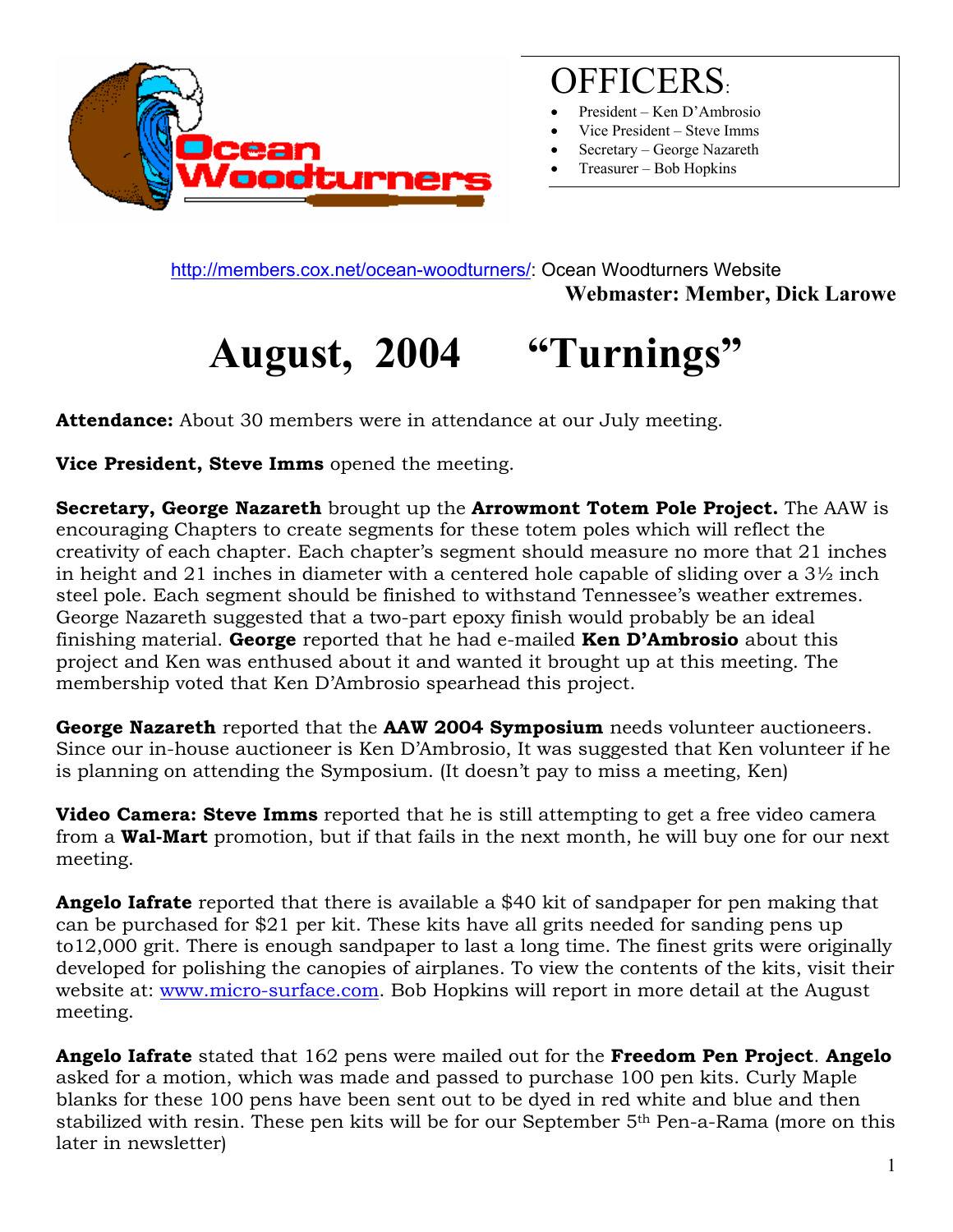### **Demonstration**

rotating around the stem of the loving cup. **John Chakuroff** demonstrated the turning of a loving cup with two captive rings. John uses very few tools in his turnings. His favorites are his parting tool, which he uses for most of his work and an old file with its narrow handle bent and sharpened for turning the 2 captive rings. During the demonstration, John's old buddy, **Bob Iuliano,** kept kibitzing with John to the point where John invited Bob up to the front to watch the demonstration up close. After turning off the 2 captive rings, John also demonstrated how to sand the captive rings while they were still



### **Website Update**

to a minimum file size structure at Cox that our website is now too large to be handled by a single individual account. Dick has started to look at spanning the website over multiple newsletter files. Jeff has started investigating hosting companies and domain names and will make a presentation at the next meeting. As some of you may already know, our website has been down for a few weeks. Dick Larowe and Jeff Mee have been trying to work out the problems with Cox.net. It turns out that due accounts. We already use two accounts, one for the web page and a second for the

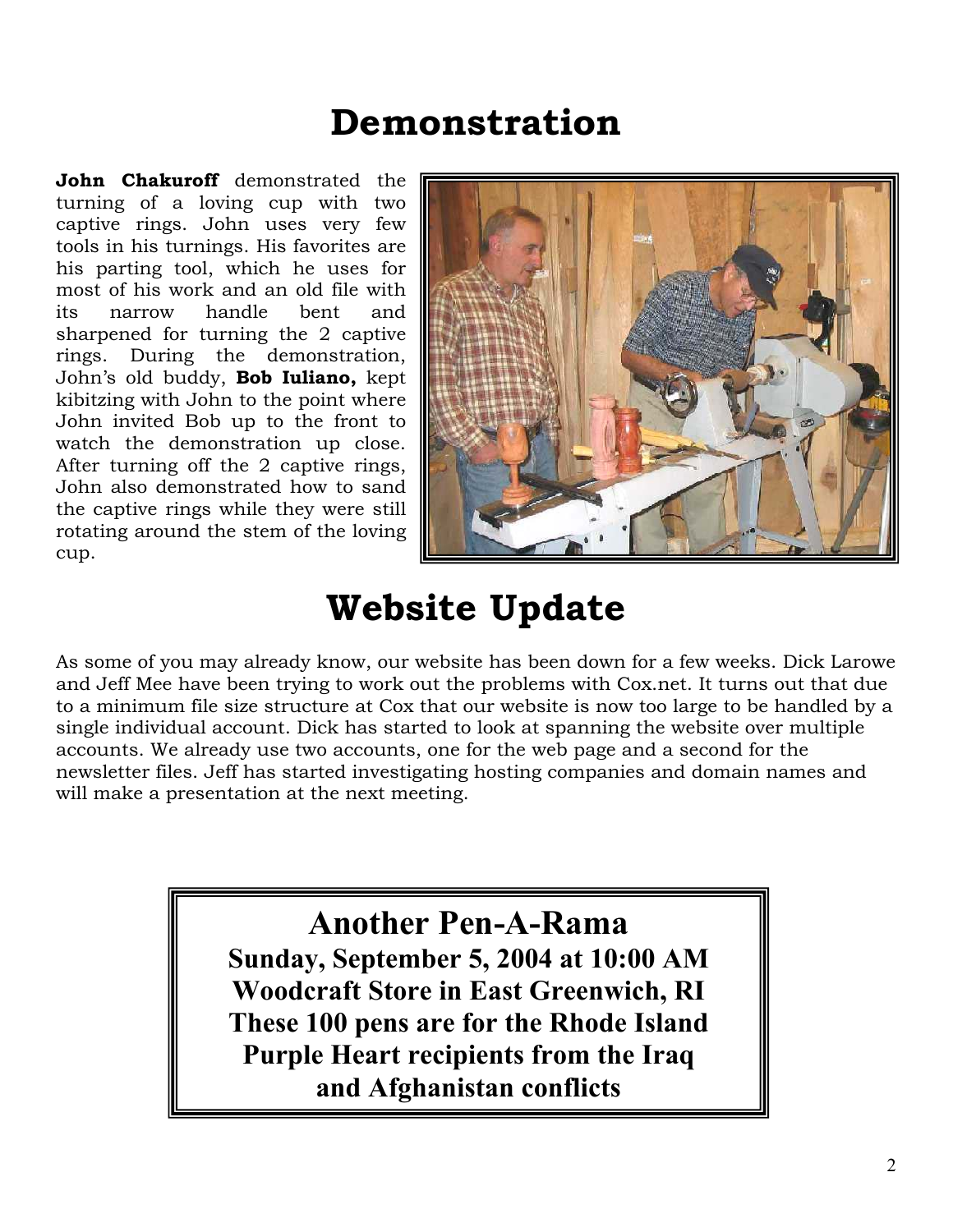#### **Show and Tell**



- **#1 Rich Lemieux:** a segmented bowl of Holly and ebony
- **#2 Rich Lemieux:** a cherry vase
- **#3 Dan Warren:** a platter of Catalpa
- **#4 Dan Warren:** a bowl of Catalpa
- **#5 David Barwise:** a segmented candy dish of Walnut and Maple
- **#6 Dan Warren:** a weed pot of Chestnut
- **#7 Mickey Goodman:** a square bowl of a reddish unknown wood
- **#8 Angelo Iafrate:** two of his Magician's hidden ball tricks
- **#9 Rick Sousa:** a small maple bowl
- **#10 Rick Sousa:** a walnut bowl

**Angelo** explained the extremely close tolerances that he has to maintain in turning these Magician's hidden ball tricks. He also states that there are only 5 people in the US who are turning these hidden ball tricks.

During our show and tell, Mr. Phil Bourque was introduced. He showed us a magnificently carved Rhode Island Red Rooster that was carved by his father, Julian Bourque in 1984.

#### **Next Meeting Thursday, August 19, 2004 7:00 PM At Woodcraft, East Greenwich, RI Demonstration**

**George Nazareth with members Anthony Scuncio, Wayne Collins, Rich Lemieux, Tony Bancalari, Larry Bitgood, Bernie Feinerman, and David Barwise will display and discuss the candy dishes they turned with minimal input from George**